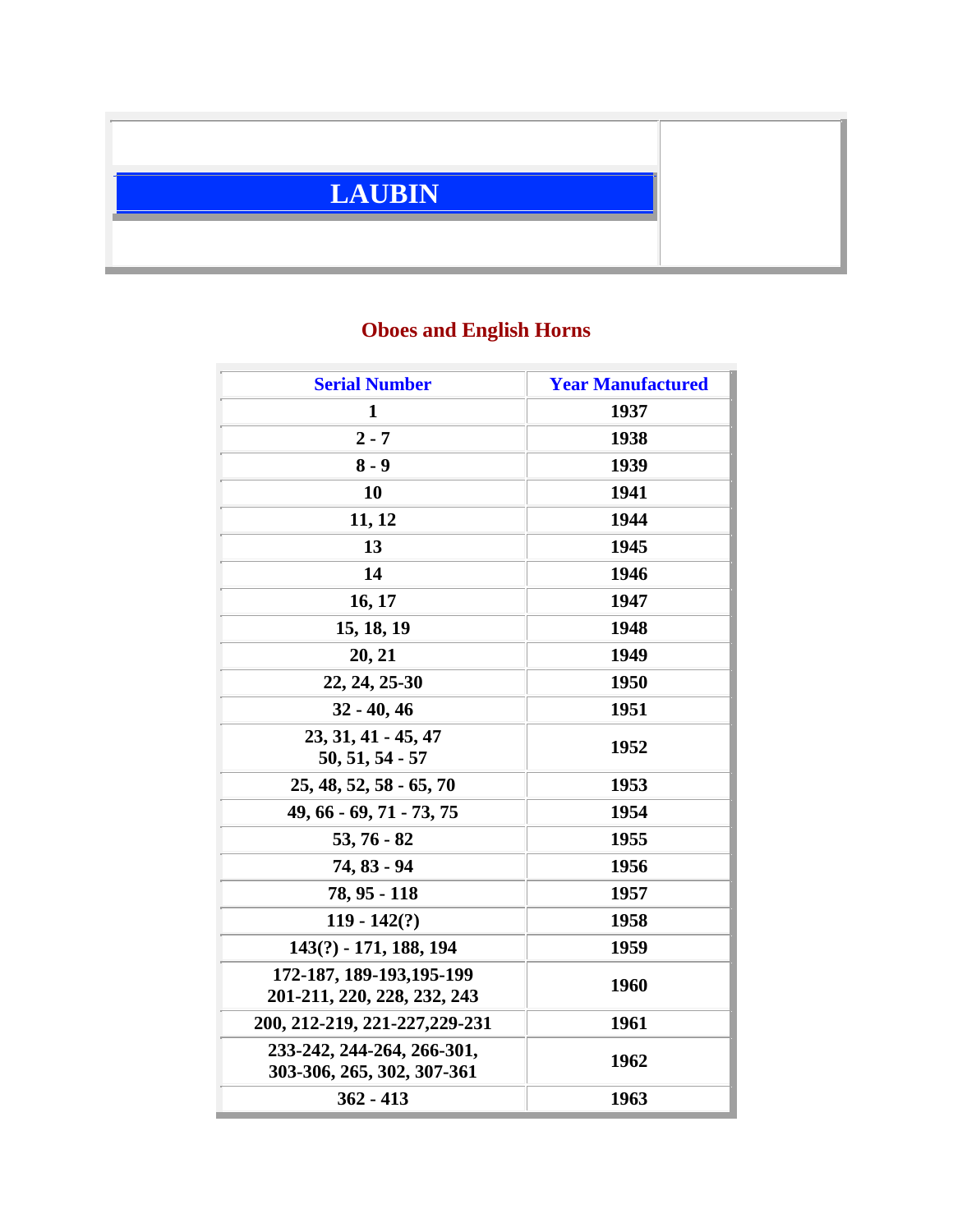| $414 - 488(?)$ | 1964 |
|----------------|------|
| $489 - 509(?)$ | 1965 |
| $91(?) - 688$  | 1966 |
| 689 - 779      | 1967 |
| 780 - 886      | 1968 |
| 887 - 997      | 1969 |
| 998 - 1077     | 1970 |
| 1078 - 1149    | 1971 |
| 1150 - 1214    | 1972 |
| 1215 - 1277    | 1973 |
| 1278 - 1344    | 1974 |
| 1345 - 1407    | 1975 |
| 1408 - 1457    | 1976 |
| 1458 - 1492    | 1977 |
| 1493 - 1522    | 1978 |
| $523 - 1557$   | 1979 |
| 1558 - 1600    | 1980 |
| $1601 - 1633$  | 1981 |
| 1634 - 1678    | 1982 |
| 1694 - 1714    | 1983 |
| 1715 - 1750    | 1984 |
| 1751 - 1788    | 1985 |
| 1789 - 1826    | 1986 |
| 1827 - 1867    | 1987 |
| 1868 - 1907    | 1988 |
| 1908 - 1945    | 1989 |
| 1946 - 1980    | 1990 |
| 1981 - 2017    | 1991 |
| $2018 - 2056$  | 1992 |
| 2057 - 2091    | 1993 |
| 2092 - 2124    | 1994 |
| $2125 - 21xx$  | 1995 |
|                |      |

**Laubin 'C' Series Instruments**